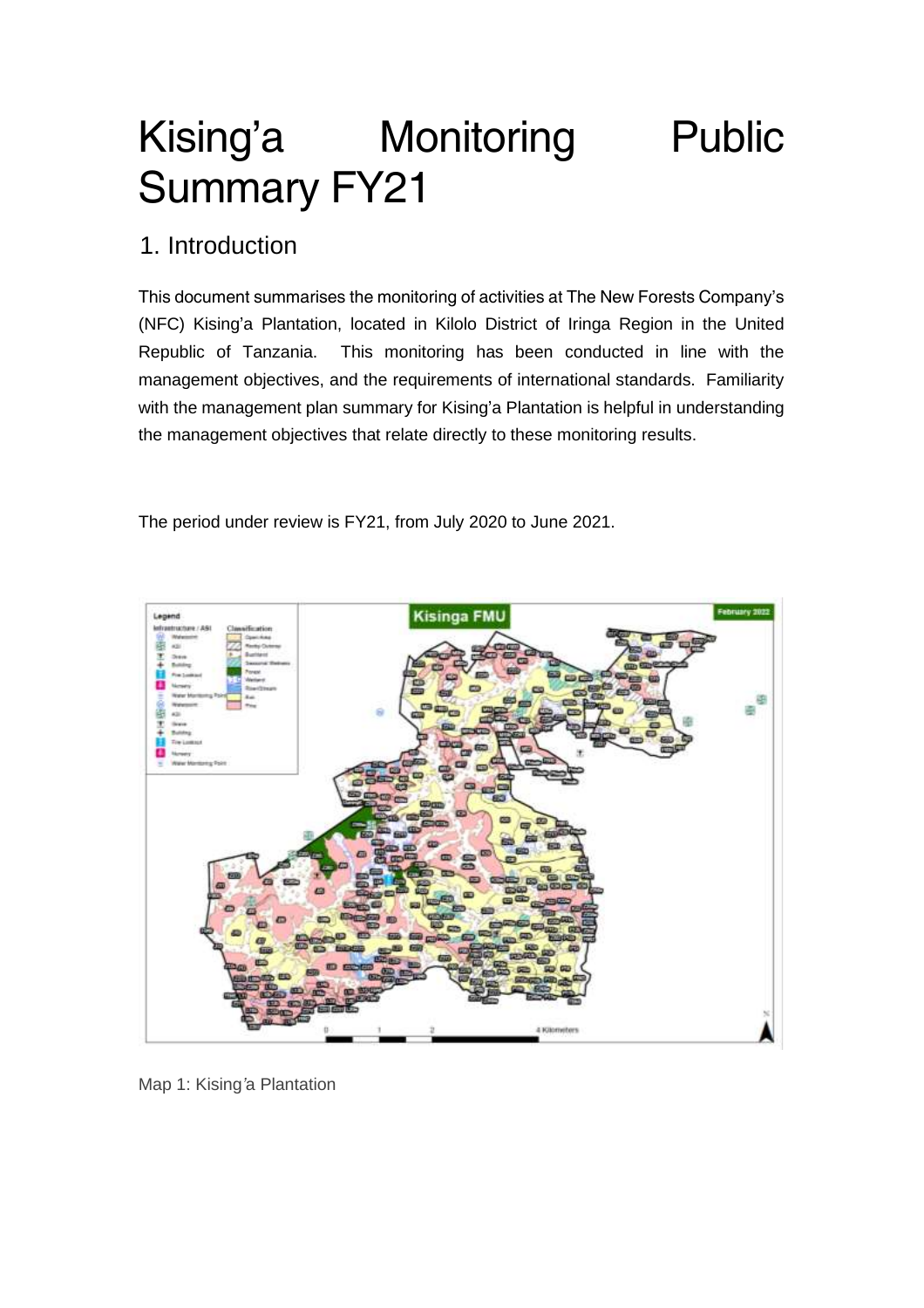# 2. Employment

Our people matter to us. Kising'a employed on average 102 people over the period under review. Of these, 16 were own labour and management, and 86 were contracted. About 15% of all workers were women. Approximately 86% of all workers are sourced within 30km of the boundaries of Kising'a Plantation.

The second half of the year saw a downturn in the number of contract workers though this did not significantly impact the total number of female workers downwards.



*Chart 1: Labour statistics, gender and locality*

# 3. Environmental Impacts

As a triple bottom line business, our positive impact on the environment is an important part of our ethos.

#### 3.1. The results of regeneration activities (Criterion 10.1)

The temporary unplanted area (TUP) of Kising'a is 0ha. Accordingly, there were no establishment activities during this period. We look forward to a change in this once harvesting commences.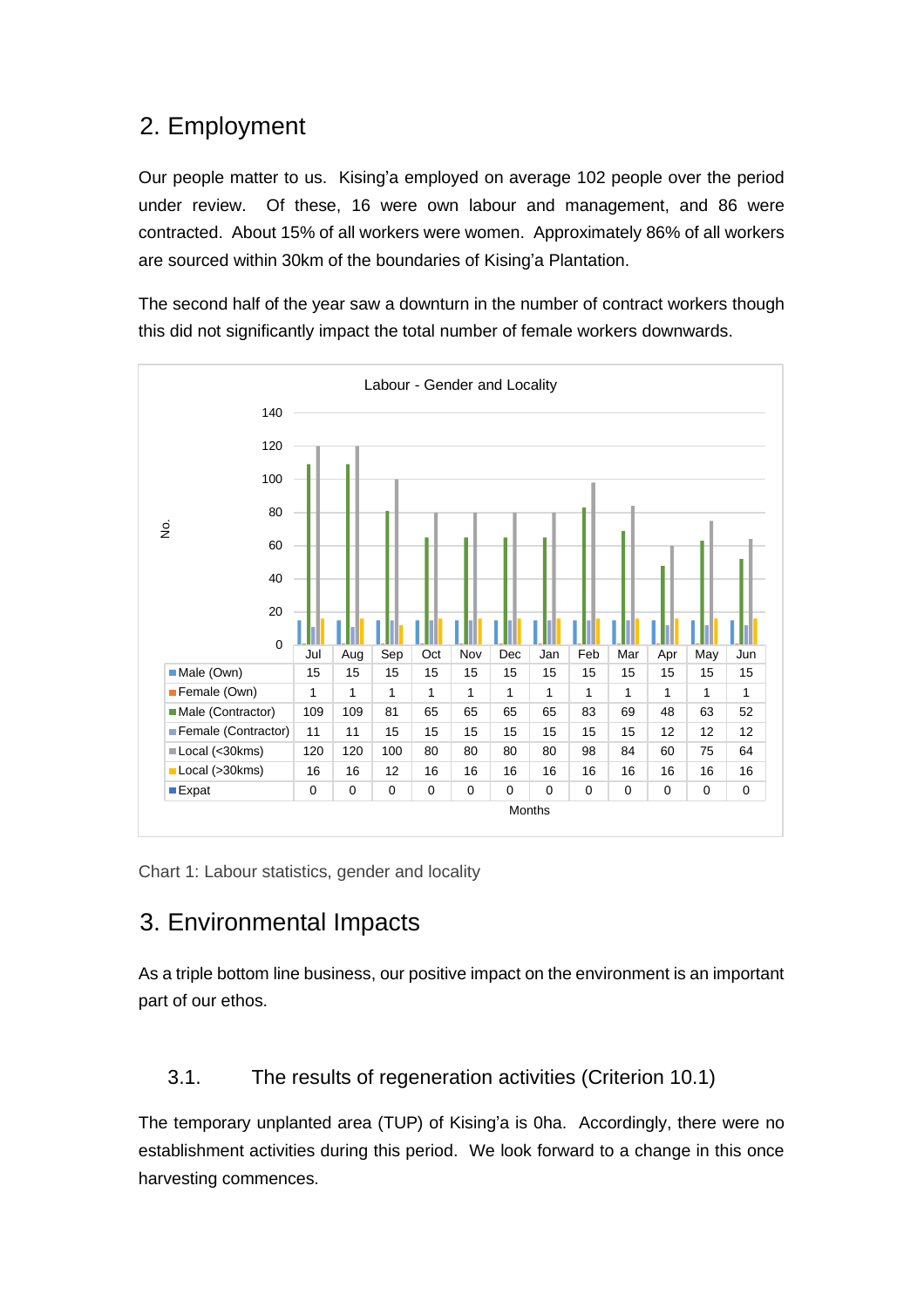| 1<br>0.9                                    |          | the control of the control of the control of the control of the control of the control of the control of the control of the control of the control of the control of the control of the control of the control of the control |          |          |          |          |               |             |          |          |          |          |
|---------------------------------------------|----------|-------------------------------------------------------------------------------------------------------------------------------------------------------------------------------------------------------------------------------|----------|----------|----------|----------|---------------|-------------|----------|----------|----------|----------|
| 0.8                                         |          |                                                                                                                                                                                                                               |          |          |          |          |               |             |          |          |          |          |
| 0.7                                         |          | and the control of the control of the control of the control of the control of the control of the control of the                                                                                                              |          |          |          |          |               |             |          |          |          |          |
| 0.6                                         |          | the control of the control of the control of the control of the control of the control of the control of the control of the control of the control of the control of the control of the control of the control of the control |          |          |          |          |               |             |          |          |          |          |
| 0.5                                         |          | and the control of the control of the control of the control of the control of the control of the control of the                                                                                                              |          |          |          |          |               |             |          |          |          |          |
| 0.4                                         |          | and the control of the control of the control of the control of the control of the control of the control of the                                                                                                              |          |          |          |          |               |             |          |          |          |          |
| 0.3                                         |          |                                                                                                                                                                                                                               |          |          |          |          |               |             |          |          |          |          |
| 0.2                                         |          | and the control of the control of the control of the control of the control of the control of the control of the                                                                                                              |          |          |          |          |               |             |          |          |          |          |
| 0.1                                         |          | the control of the control of the control of the control of the control of the control of the control of the control of the control of the control of the control of the control of the control of the control of the control |          |          |          |          |               |             |          |          |          |          |
| $\mathbf 0$                                 | Jul      |                                                                                                                                                                                                                               | Aug Sep  |          | Oct Nov  | Dec      | Jan           | Feb         | Mar      | Apr      |          |          |
|                                             |          |                                                                                                                                                                                                                               |          |          |          |          |               |             |          |          | May      | Jun      |
| <b>TUP</b>                                  |          |                                                                                                                                                                                                                               |          |          |          |          |               |             |          |          |          |          |
| Total establishment                         | $\Omega$ | $\Omega$                                                                                                                                                                                                                      | $\Omega$ | $\Omega$ | $\Omega$ | $\Omega$ | $\Omega$      | $\Omega$    | $\Omega$ | $\Omega$ | $\Omega$ | $\Omega$ |
| Planted - Replanting Clearfell<br>Area      | $\Omega$ | $\Omega$                                                                                                                                                                                                                      | $\Omega$ | $\Omega$ | $\Omega$ | $\Omega$ | $\Omega$      | $\Omega$    | $\Omega$ | $\Omega$ | $\Omega$ | $\Omega$ |
| Planted - Crop Fail Area                    | $\Omega$ | $\Omega$                                                                                                                                                                                                                      | $\Omega$ | $\Omega$ | $\Omega$ | $\Omega$ | $\Omega$      | $\Omega$    | $\Omega$ | $\Omega$ | $\Omega$ | $\Omega$ |
| Planted - New Area                          | $\Omega$ | $\Omega$                                                                                                                                                                                                                      | $\Omega$ | $\Omega$ | $\Omega$ | $\Omega$ | $\Omega$      | $\Omega$    | $\Omega$ | $\Omega$ | $\Omega$ | $\Omega$ |
| 30 day survival counts (av %)               | $\Omega$ | $\Omega$                                                                                                                                                                                                                      | $\Omega$ | $\Omega$ | $\Omega$ |          | $\Omega$      | $\Omega$    | $\Omega$ | $\Omega$ | $\Omega$ | $\Omega$ |
| -90 day survival counts - euc (av<br>%)     | $\Omega$ | $\Omega$                                                                                                                                                                                                                      | $\Omega$ | $\Omega$ | $\Omega$ | $\Omega$ | $\Omega$      | $\Omega$    | $\Omega$ | $\Omega$ | $\Omega$ | $\Omega$ |
| -180 day survival count - pine<br>(av $%$ ) | $\Omega$ | $\mathbf 0$                                                                                                                                                                                                                   | $\Omega$ | $\Omega$ | $\Omega$ | $\Omega$ | $\Omega$      | $\Omega$    | $\Omega$ | $\Omega$ | $\Omega$ | $\Omega$ |
| -1 year survival count - all (av<br>%       | $\Omega$ | $\mathbf 0$                                                                                                                                                                                                                   | 0        | $\Omega$ | $\Omega$ | $\Omega$ | $\Omega$      | $\mathbf 0$ | $\Omega$ | $\Omega$ | 0        | 0        |
|                                             |          |                                                                                                                                                                                                                               |          |          |          |          | <b>Months</b> |             |          |          |          |          |

*Chart 2: Establishment activities*

3.2. The use of ecologically well adapted species for regeneration (Criterion 10.2)

In line with The New Forests Company's requirements, only *Eucalyptus* and *Pinus* species are planted. There is an established history of the ecological suitability of these species in the Southern Highlands of Tanzania, as these species have been planted on government and private plantations for decades after research showed them to be suitable.

3.3. Invasiveness or other adverse impacts associated with any alien species within and outside the Management Unit (Criterion 10.3)

There are currently no significant recorded invasive or other adverse impacts associated with the species planted on NFC plantations. *Pinus patula* has had some invasive impacts and is managed through removal where these impacts are observed.

3.4. The results of silvicultural activities (Criterion 10.5)

Weedings were carried out according to the plan.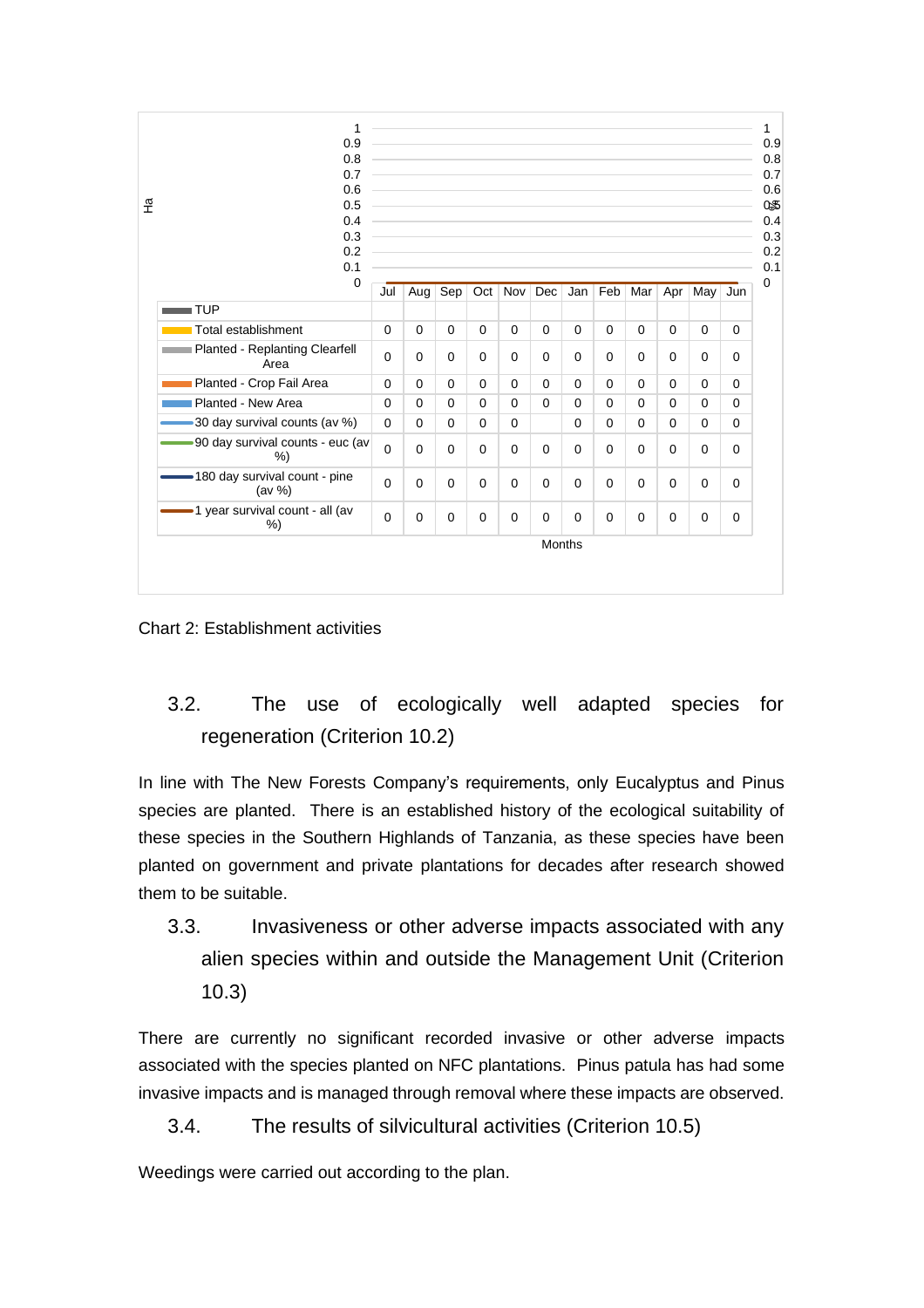

*Chart 3: Weeding Planned vs Actual*

## 3.5. Adverse impacts to environmental values from fertilizers (Criterion 10.6)

Fertilisers were not in use for the period under review.

#### 3.6. Adverse impacts from the use of pesticides (Criterion 10.7)

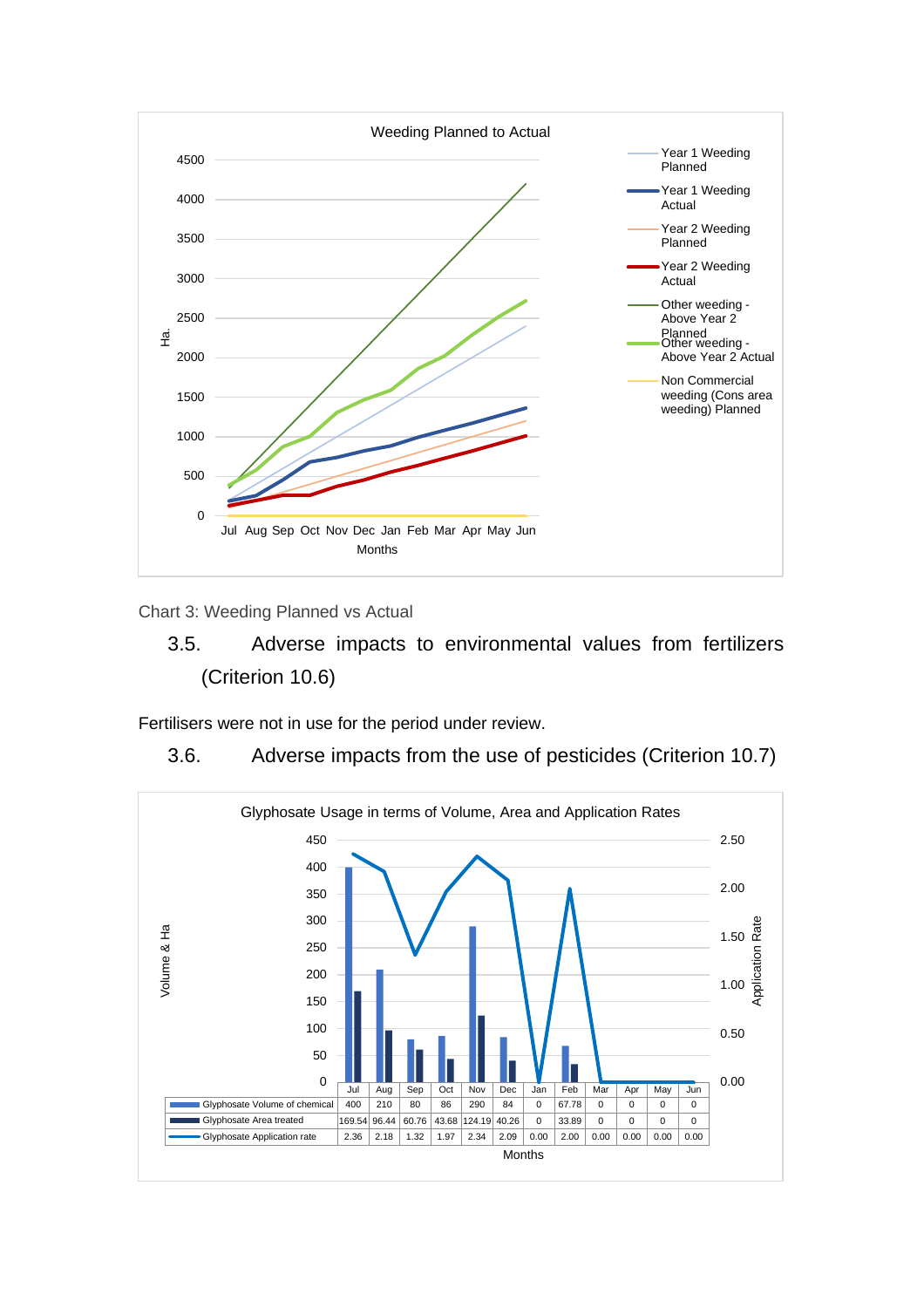*Chart 4: Glyphosate usage and application rates*

We are yet to experience adverse impacts from pesticide use, of which glyphosate is the main one that we use. Application is in accordance with the company's prescriptions that meet certification requirements. It is important to understand that as planting re-commences in the future, the usage of this herbicide may increase commensurate with the size of the planting programme.

Progress towards meeting the revised FSC™ Pesticide Policy is being made, though work on the social part of the environmental and social risk assessment is incomplete for the period of this report. Negative impacts are yet to be recorded.

3.7. Adverse impacts from the use of biological control agents (Criterion 10.8)

Biological control agents were not used in the period under review, as was the case for the previous two years.

3.8. The impacts from natural hazards (Criterion 10.9)

There were no natural hazards observed or reported at Kising'a in the period under review. The most prevalent natural hazard in the Southern Highlands of Tanzania are landslides, the likelihood and impacts of these are reduced by our core activity of tree planting.

3.9. The impacts of infrastructural development, transport activities and silviculture to rare and threatened species, habitats, ecosystems, landscape values water and soils (Criterion 10.10)

The company did not observe impacts in this regard, neither were there any reports or complaints from stakeholders of this nature. Conservation areas have been set aside that have habitats for rare, threatened and endangered species, such as *Dissotis arborescens*. Monitoring of these sites are scheduled for 2024.

3.10. The impacts of harvesting and extraction of timber on nontimber forest products, environmental values, merchantable wood waste and other products and services (Criterion 10.11)

Harvesting is yet to begin, only thinning to waste has been carried out.

There have been no impacts on non-timber forest products and environmental values from the thinning.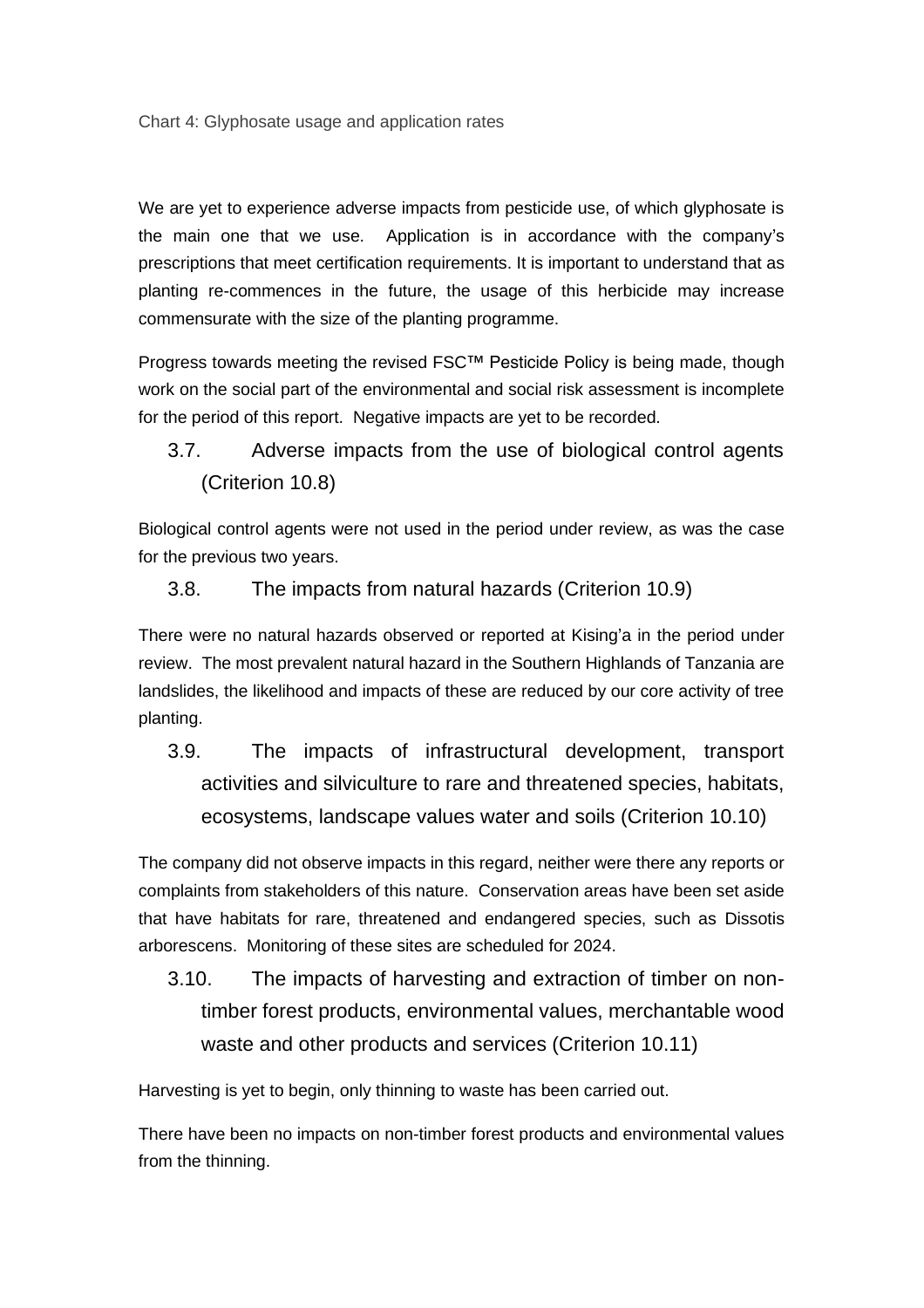#### 3.11. Environmentally appropriate disposal of waste materials (Criterion 10.12)

All waste has been disposed of in line with legal requirements, and as specified in the company's policies and procedures. Negative impacts related to this were not observed, and there have been no reports or complaints from stakeholders in this regard.

## 4. Social Impacts

4.1. Evidence of illegal or unauthorized activities (Criterion 1.4)

Monitoring for illegal activities is carried out on an ongoing basis on the plantation. There were no reports of illegal activity in the period under review.

|                                                                                   | Number of Illegal Activities Identified |                                                                                                                                                                                                                                                                                                                                                                                                                                                                                                                                                                                                                                                                                                                                                                                                                                                                                                                                                                                                                                                                                                                                                                                                                  |          |          |          |          |          |          |          |          |          |          |
|-----------------------------------------------------------------------------------|-----------------------------------------|------------------------------------------------------------------------------------------------------------------------------------------------------------------------------------------------------------------------------------------------------------------------------------------------------------------------------------------------------------------------------------------------------------------------------------------------------------------------------------------------------------------------------------------------------------------------------------------------------------------------------------------------------------------------------------------------------------------------------------------------------------------------------------------------------------------------------------------------------------------------------------------------------------------------------------------------------------------------------------------------------------------------------------------------------------------------------------------------------------------------------------------------------------------------------------------------------------------|----------|----------|----------|----------|----------|----------|----------|----------|----------|----------|
| 1<br>0.9<br>0.8<br>0.7<br>0.6<br>ż<br>0.5<br>0.4<br>0.3<br>0.2<br>0.1<br>$\Omega$ | Jul                                     | the control of the control of the control of the control of the control of the control of the control of the control of the control of the control of the control of the control of the control of the control of the control<br>and the control of the control of the control of the control of the control of the control of the control of th<br><u> 1989 - Johann Stoff, deutscher Stoff, der Stoff, der Stoff, der Stoff, der Stoff, der Stoff, der Stoff, der S</u><br>and the control of the control of the control of the control of the control of the control of the control of the<br><u> 1989 - Johann Sterling, mars and de format en deur de format en deur de format en de format en de format en d</u><br>the control of the control of the control of the control of the control of the control of the control of the control of the control of the control of the control of the control of the control of the control of the control<br><u> 1989 - Johann John Stone, markin sanadi shine a shekara ta 1989 - An tsa a shekara ta 1989 - An tsa a shekara</u><br><u> 1989 - Johann Stoff, deutscher Stoff, der Stoff, der Stoff, der Stoff, der Stoff, der Stoff, der Stoff, der S</u><br>Aug | Sep      | Oct      | Nov      | Dec      | Jan      | Feb      | Mar      | Apr      | May      | Jun      |
| $\blacksquare$ Grazing                                                            | $\Omega$                                | $\Omega$                                                                                                                                                                                                                                                                                                                                                                                                                                                                                                                                                                                                                                                                                                                                                                                                                                                                                                                                                                                                                                                                                                                                                                                                         | $\Omega$ | $\Omega$ | $\Omega$ | $\Omega$ | $\Omega$ | $\Omega$ | $\Omega$ | $\Omega$ | $\Omega$ | $\Omega$ |
| ■ Cultivation                                                                     | $\Omega$                                | $\Omega$                                                                                                                                                                                                                                                                                                                                                                                                                                                                                                                                                                                                                                                                                                                                                                                                                                                                                                                                                                                                                                                                                                                                                                                                         | $\Omega$ | $\Omega$ | $\Omega$ | $\Omega$ | $\Omega$ | $\Omega$ | $\Omega$ | $\Omega$ | $\Omega$ | $\Omega$ |
| $\blacksquare$ Hunting                                                            | $\Omega$                                | $\Omega$                                                                                                                                                                                                                                                                                                                                                                                                                                                                                                                                                                                                                                                                                                                                                                                                                                                                                                                                                                                                                                                                                                                                                                                                         | $\Omega$ | $\Omega$ | $\Omega$ | $\Omega$ | $\Omega$ | $\Omega$ | $\Omega$ | $\Omega$ | $\Omega$ | $\Omega$ |
| $\blacksquare$ Snaring                                                            | $\Omega$                                | $\Omega$                                                                                                                                                                                                                                                                                                                                                                                                                                                                                                                                                                                                                                                                                                                                                                                                                                                                                                                                                                                                                                                                                                                                                                                                         | $\Omega$ | $\Omega$ | $\Omega$ | $\Omega$ | $\Omega$ | $\Omega$ | $\Omega$ | $\Omega$ | $\Omega$ | $\Omega$ |
|                                                                                   | $\Omega$                                | $\Omega$                                                                                                                                                                                                                                                                                                                                                                                                                                                                                                                                                                                                                                                                                                                                                                                                                                                                                                                                                                                                                                                                                                                                                                                                         | $\Omega$ | $\Omega$ | $\Omega$ | $\Omega$ | $\Omega$ | 0        | $\Omega$ | $\Omega$ | $\Omega$ | $\Omega$ |
| $\blacksquare$ Timber theft                                                       |                                         |                                                                                                                                                                                                                                                                                                                                                                                                                                                                                                                                                                                                                                                                                                                                                                                                                                                                                                                                                                                                                                                                                                                                                                                                                  |          |          |          |          |          |          |          |          |          |          |
| Other (Charcoal burning on<br>Plantation)                                         | $\Omega$                                | $\Omega$                                                                                                                                                                                                                                                                                                                                                                                                                                                                                                                                                                                                                                                                                                                                                                                                                                                                                                                                                                                                                                                                                                                                                                                                         | $\Omega$ | $\Omega$ | $\Omega$ | $\Omega$ | $\Omega$ | $\Omega$ | $\Omega$ | $\Omega$ | $\Omega$ | $\Omega$ |

*Chart 5: Illegal Activities*

4.2. Compliance with applicable laws, local laws, ratified international conventions and obligatory codes of practice (Criterion 1.5)

There were no cases of non-compliance with national or local laws reported.

There were no instances of non-compliance with obligatory codes of practice or ratified international conventions, recorded.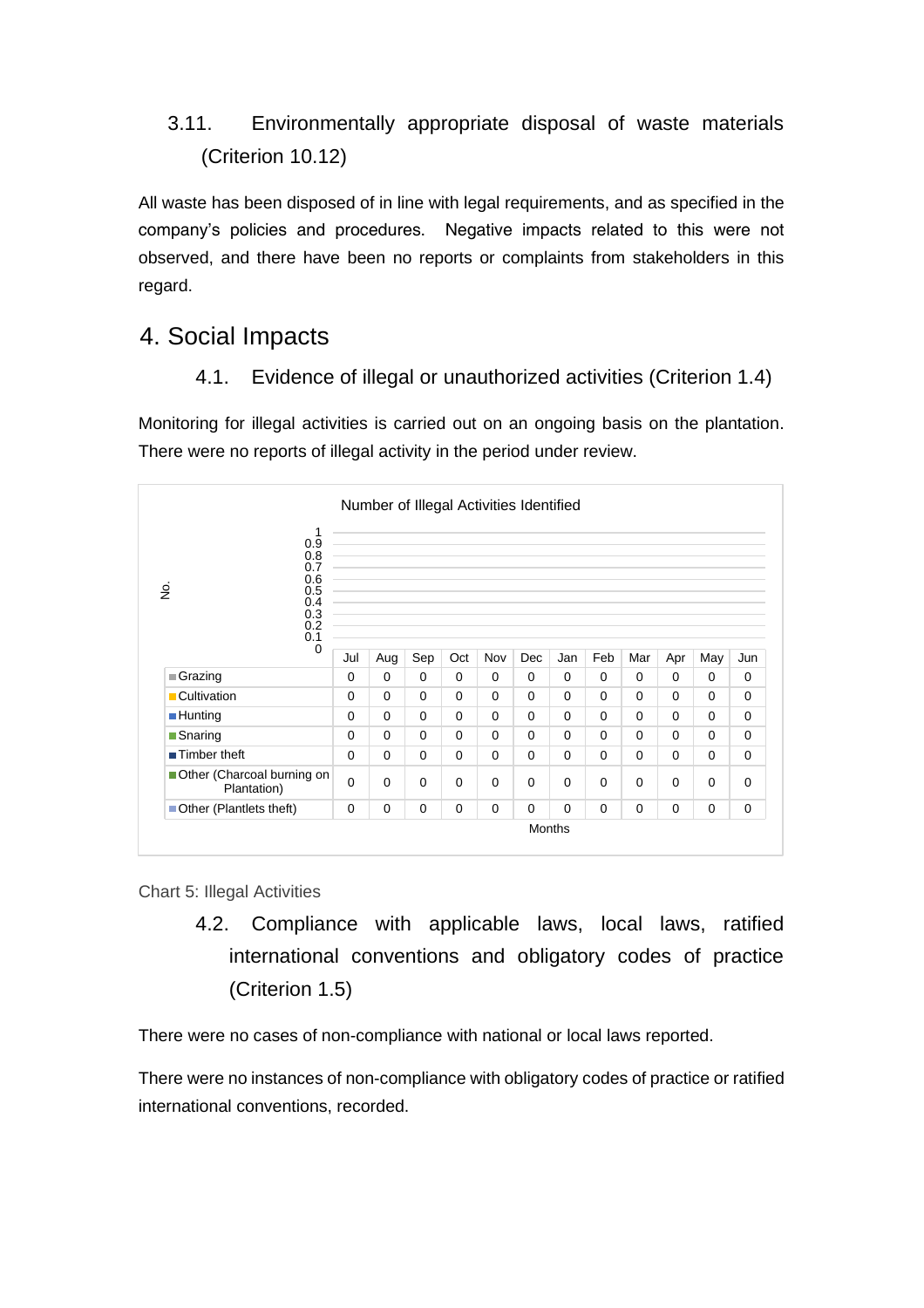## 4.3. Resolution of disputes and grievances (Criterion 1.6, Criterion 2.6, Criterion 4.6)



*Chart 6: Complaints*

Two complaints from stakeholders were raised in the period under review. Details of these are available upon request.



#### *Chart 7: Grievances*

One grievance was raised by employees, and promptly closed. Additionally, issues that were brought to the attention of management were attended to.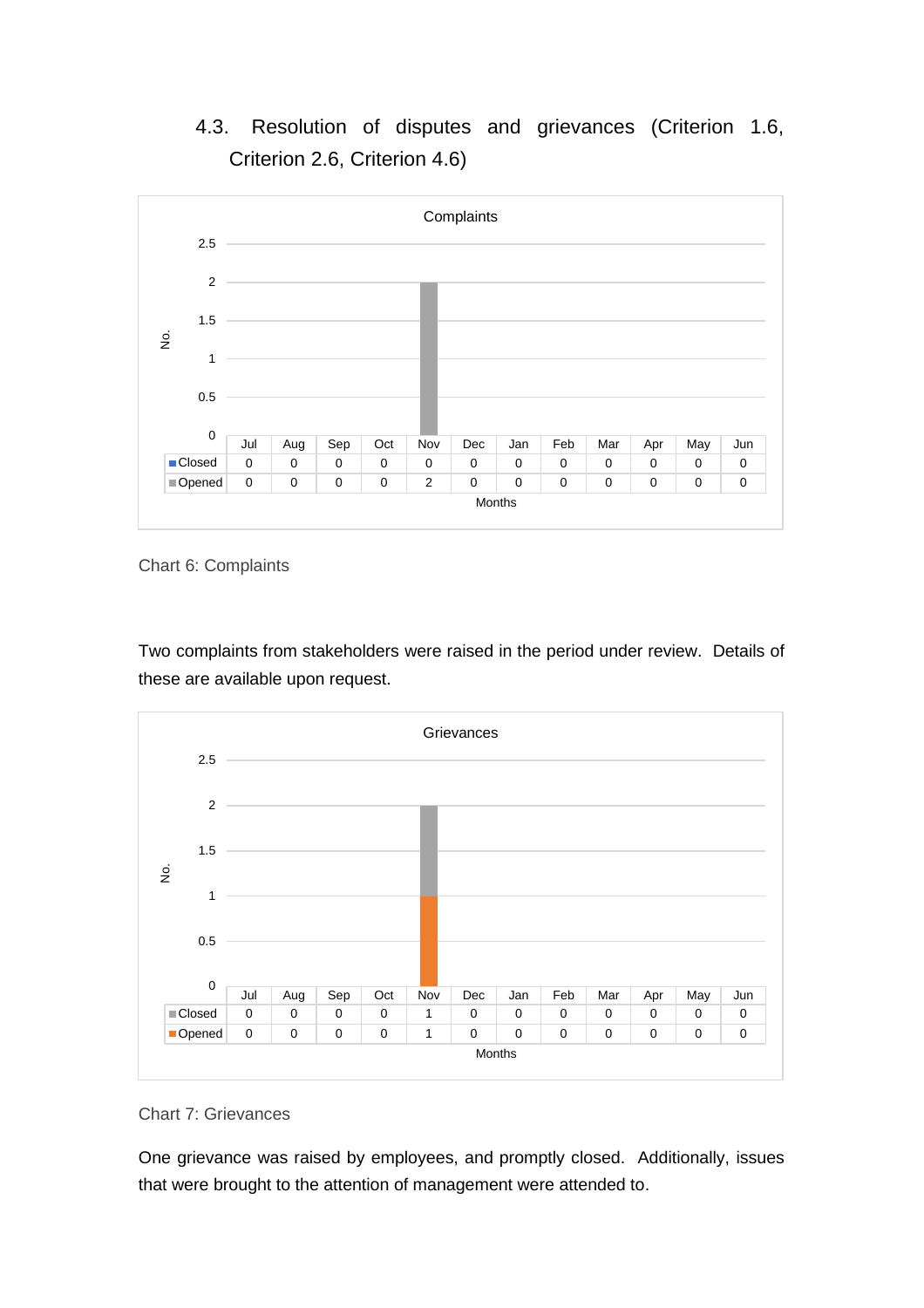### 4.4. Programs and activities regarding workers' rights (Criterion 2.1)

All workers' rights with regards to the employment and labour relations act are implemented in line with the current human resources best practice. All of the ILO Core Conventions are complied with.

4.5. Gender equality, Sexual harassment and gender discrimination (Criterion 2.2)

Where we have had cases, these have been dealt with expeditiously and in accordance with our procedures and systems. We also encourage the enforcement of gender equality throughout our operations. We have also embraced diversity and inclusion of both genders in recruitment and management forums.

4.6. Programs and activities regarding occupational health and safety (Criterion 2.3)



*Chart 7: Safety statistics*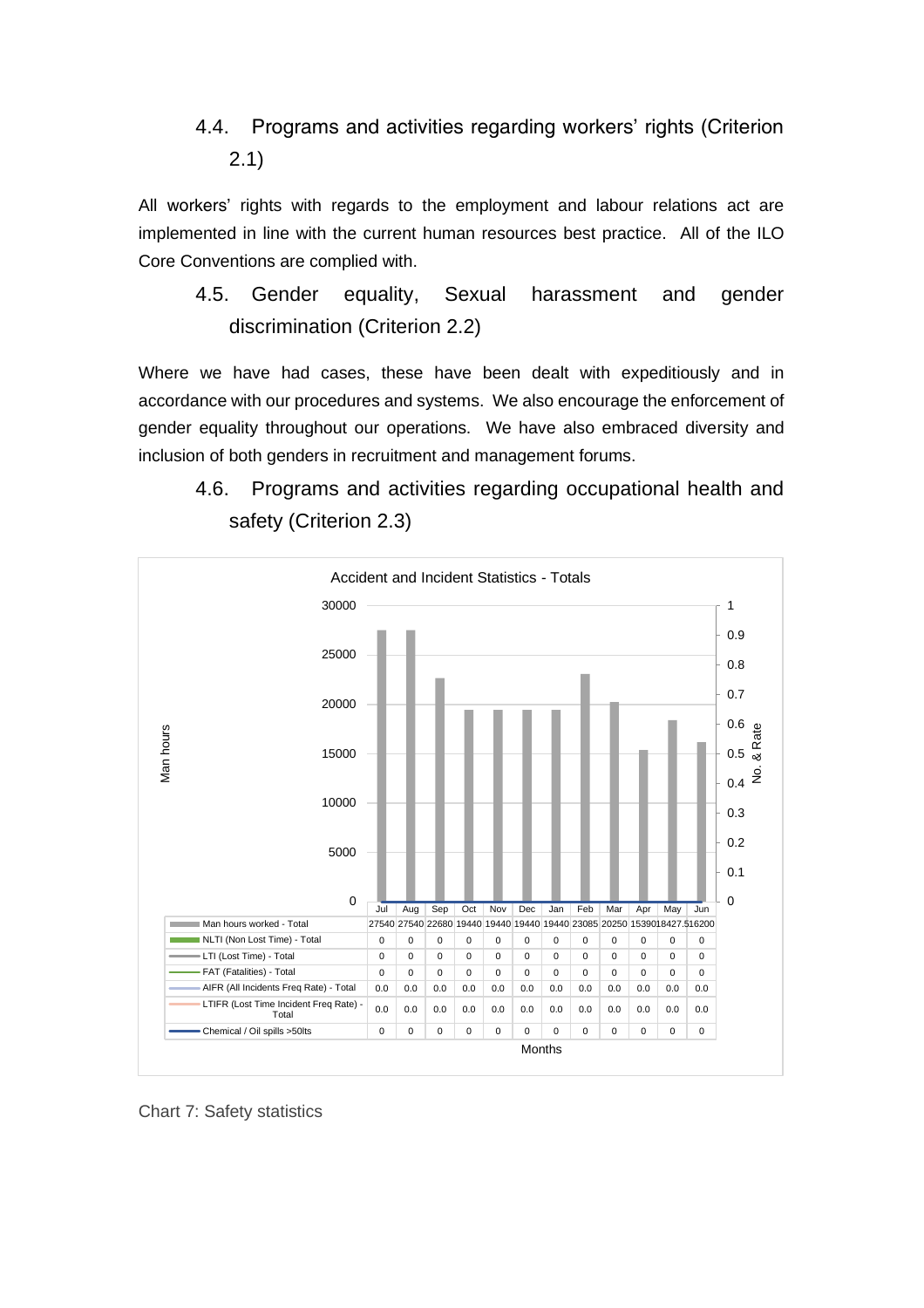Company policies, systems and procedures meet International Labour Organisation (ILO) requirements. No fatalities were reported. 0 incidents were recorded. 68 near misses were reported.

#### 4.7. Payment of wages (Criterion 2.4)

All wages and salaries are paid in full and on time.

#### 4.8. Worker Training (Criterion 2.5)

Training needs were identified, and a training plan drawn up. There has been reasonable implementation of the plan, with a plan to carry out any remaining training from the previous year.

4.10. Where pesticides are used, the health of workers exposed to pesticides (Criterion 2.5 and Criterion 10.7)

Glyphosate is the only pesticide used currently. Instances of adverse effects on workers' health are yet to be recorded.

4.11. The identification of Indigenous Peoples and local communities and their legal and customary rights (Criterion 3.1 and Criterion 4.1)

There are no indigenous peoples in the areas where we operate.

There has been no change in the identification of local communities and the identification of their legal and customary rights as there are no new communities, and there has been no change in the existing communities.

4.12. Full implementation of the terms in binding agreements (Criterion 3.2 and Criterion 4.2)

All of the terms in binding agreements were fully implemented for the period under review.

4.13. Indigenous Peoples and community relations (Criterion 3.2, Criterion 3.3 and Criterion 4.2)

Where appropriate, local communities are consulted on management activities that affect their rights, though none were recorded in the period under review. Local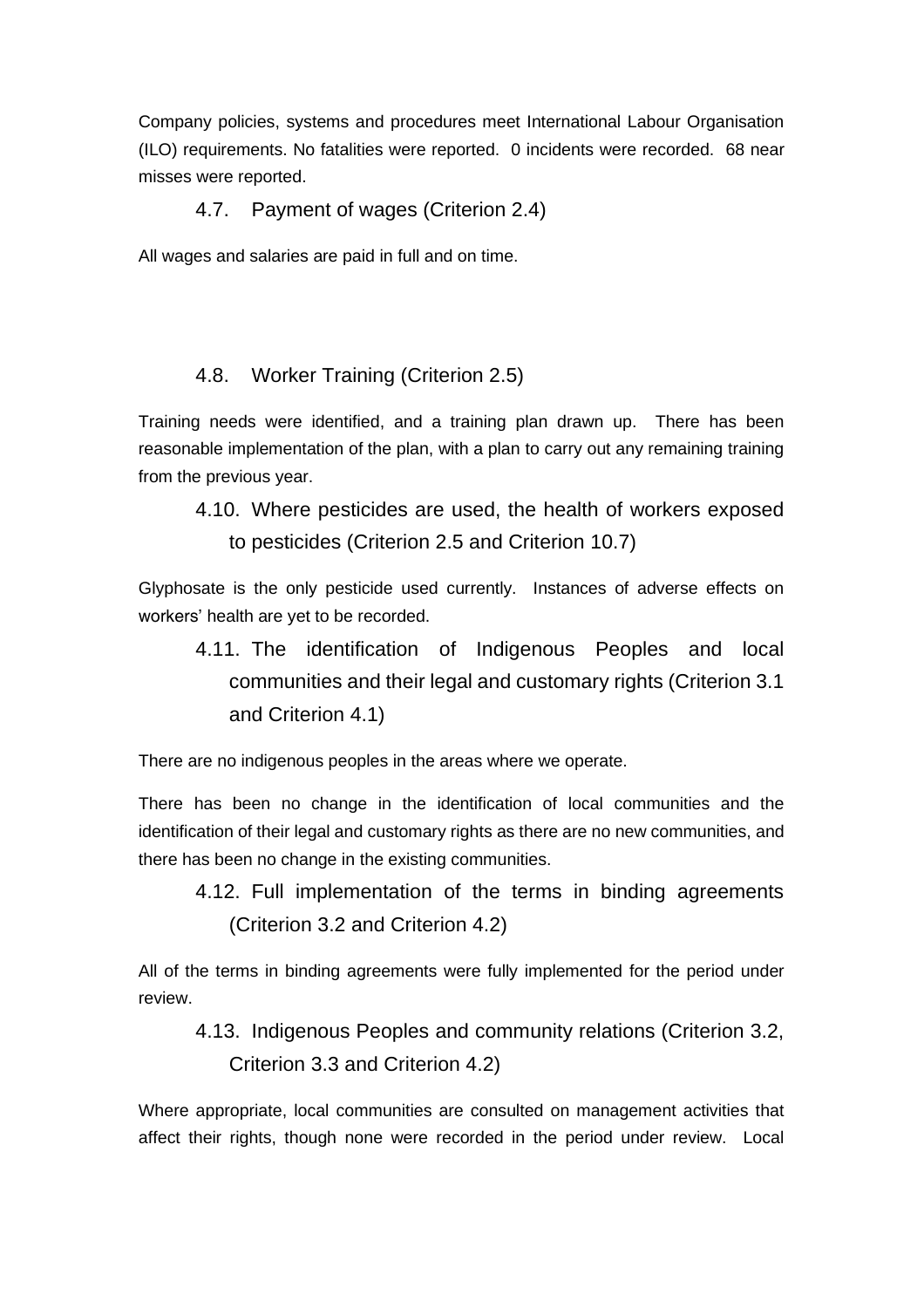communities are aware of the existing mechanisms for commenting on and requesting changes to management activities to the extent necessary to protect their rights.

4.14. Protection of sites of special cultural, ecological, economic, religious or spiritual significance to Indigenous Peoples and local communities (Criterion 3.5 and Criterion 4.7)

There are 5 graves on Kising'a. The families that they belong to have been consulted and their wishes in terms of their management are respected.

4.15. The use of traditional knowledge and intellectual property (Criterion 3.6 and Criterion 4.8)

The company does not use traditional knowledge in operations.

4.16. Local economic and social development (Criterion 4.2, Criterion 4.3, Criterion 4.4, Criterion 4.5)

The company has embarked on a program called Forests for Prosperity, where the company pays community associations for risk mitigation activities. There are established agreements for this with different communities, with performance assessed periodically. This puts the community association firmly in control of how they utilise the funds they earn.

A Village Savings and Loan Association was formed with the assistance of the company and benefits its' members. A Tree Growers Association was formed and trained and engage in different activities such as composting. Apiculture is another activity that has been supported by the company.



*Chart 8: Community meetings*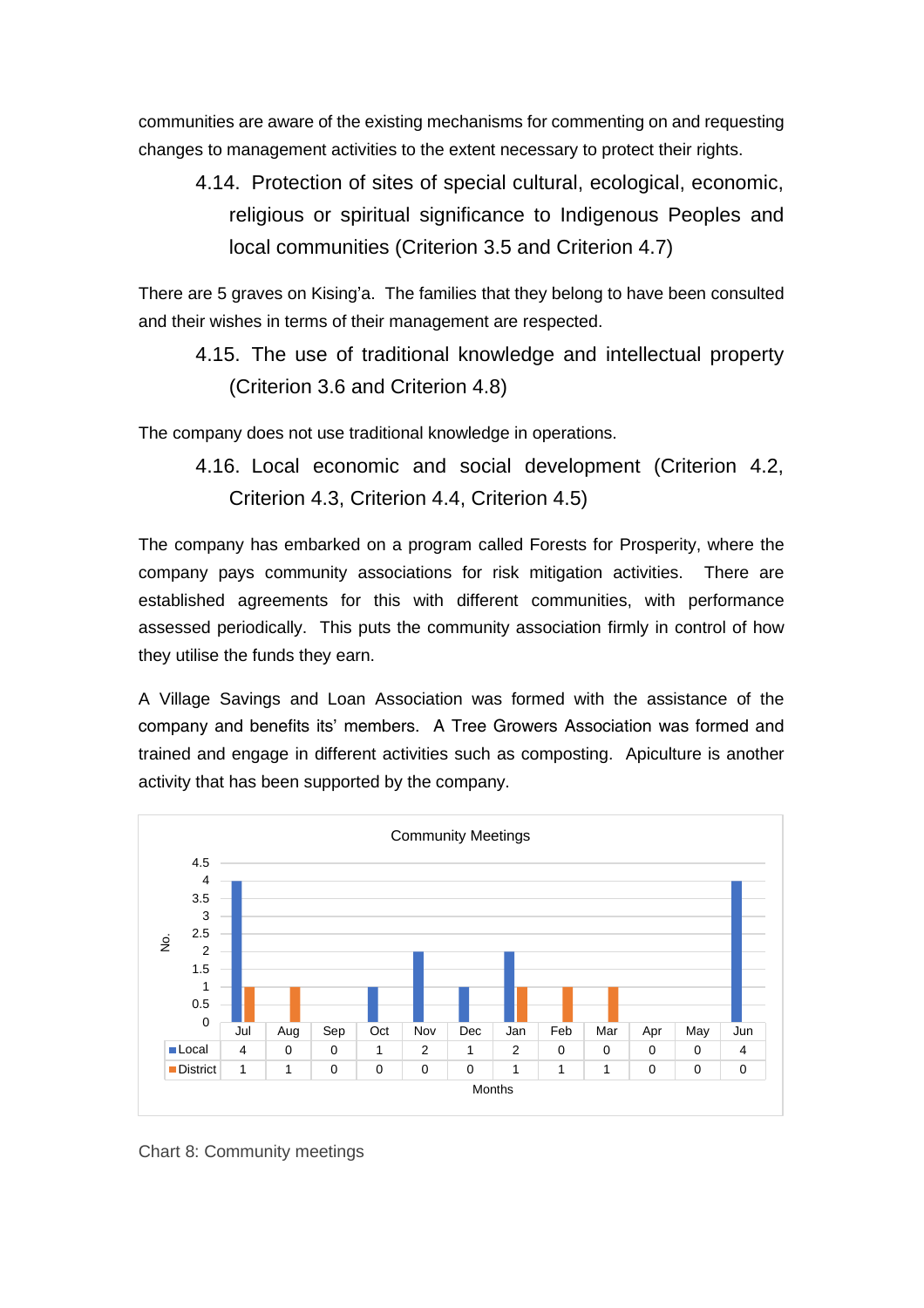4.17. The production of diversified benefits and / or products (Criterion 5.1)

There were no products produced at Kising'a. The only thinning to date has been first thinning to waste.

4.18. The maintenance and/or enhancement of ecosystem services (Criterion 5.1)

Ecosystem services are not effectively implemented in the country for the time being.

4.19. Activities to maintain or enhance ecosystem services (Criterion 5.1)

Ecosystem services are not effectively implemented in the country for the time being.

4.20. Actual compared to projected annual harvests of timber and non-timber forest products (Criterion 5.2)

Harvesting of timber is yet to commence.

4.21. The use of local processing, local services and local valueadded manufacturing (Criterion 5.4)

Where possible, local service providers are used to supply services.

4.22. Long term economic viability (Criterion 5.5)

The company has long term plans that cover the next 25 years. In terms of the harvesting plan, the objective is to increase harvesting towards a maximum harvesting volume based on the sustainable total allowable cut. The volume forecasts over the next 25 years are aligned with the financial model.

Harvesting shall commence within the next 5 years. The realised sustainable cut approaches 300 000m<sup>3</sup> in the long term and a clearfell area of about 800ha. Harvesting will scale up rapidly in the next 10 years to meet the growing availability of timber.

4.23. High Conservation Values 5 and 6 identified in Criterion 9.1

There are currently no high conservation values on the forest management unit.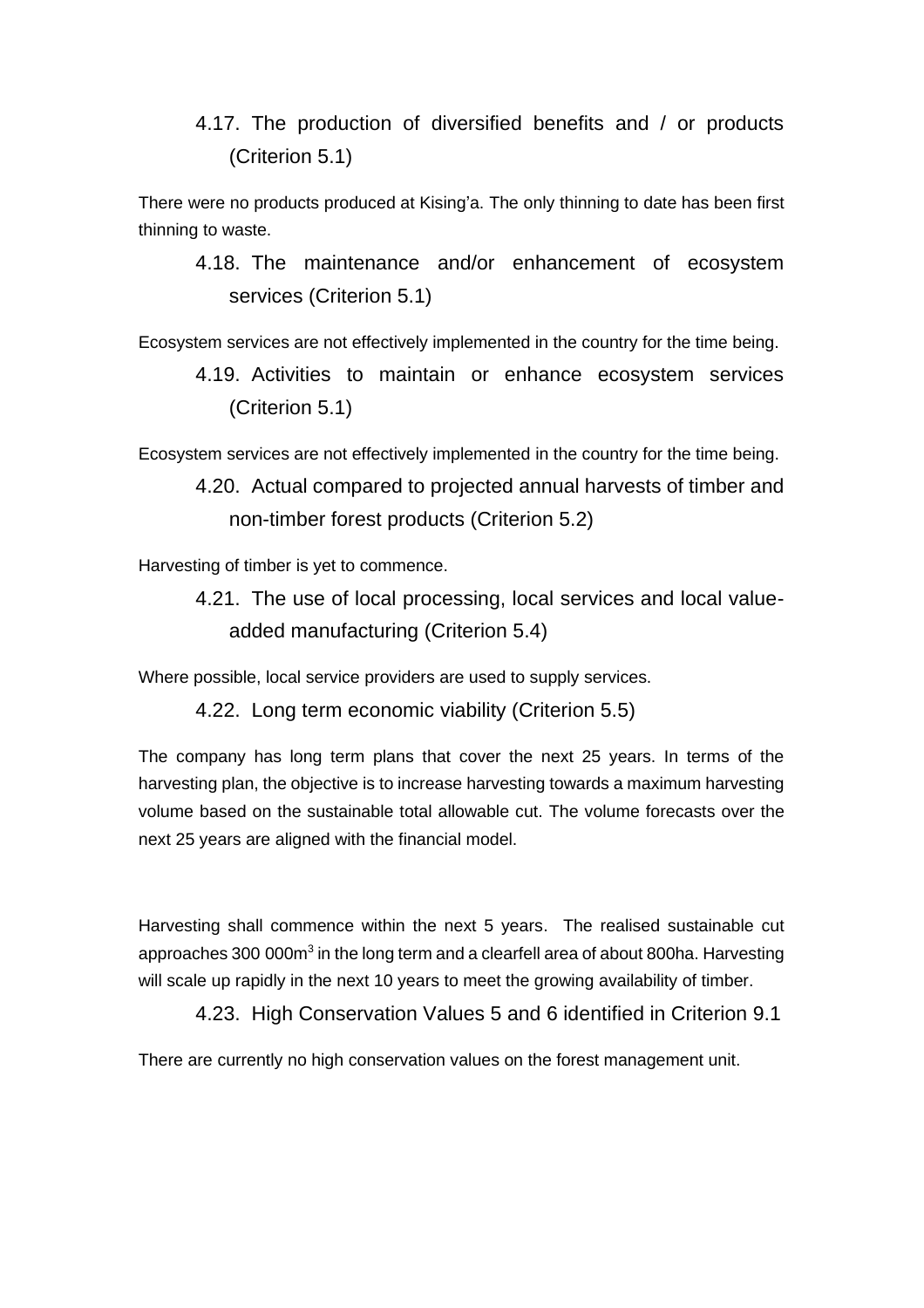## 5. Changes in Environmental Conditions

5.1. The maintenance and/or enhancement of ecosystem services (Criterion 5.2) (when The Organization makes FSC<sup>™</sup> promotional claims regarding the provision of ecosystem services, or receives payment for the provision of ecosystem services)

Ecosystem services are not effectively implemented in the country for the time being.

5.2. Environmental values and ecosystem functions including carbon sequestration and storage (Criterion 6.1); including the effectiveness of actions identified and implemented to prevent, mitigate and repair negative impacts to environmental values (Criterion 6.3)

For environmental values, a review of the biological diversity study carried out in 2014 is scheduled for 2024.

5.3. Rare and threatened species, and the effectiveness of actions implemented to protect them and their habitats (Criterion 6.4)

The conservation areas that were set aside still have the observed threatened species, *Dissotis arborescens*. A full review will be carried out in 2024.

5.4. Representative sample areas and the effectiveness of actions implemented to conserve and/or restore them (Criterion 6.5)

The regeneration of representative areas has been encouraging, some areas have required burning, at a suitably low intensity that achieves the desired objective of removing material that may hinder operations without inflicting undesired environmental damage, to maintain the vegetation.

5.5. Naturally occurring native species and biological diversity and the effectiveness of actions implemented to conserve and/or restore them (Criterion 6.6)

A full review will be conducted on this in 2024.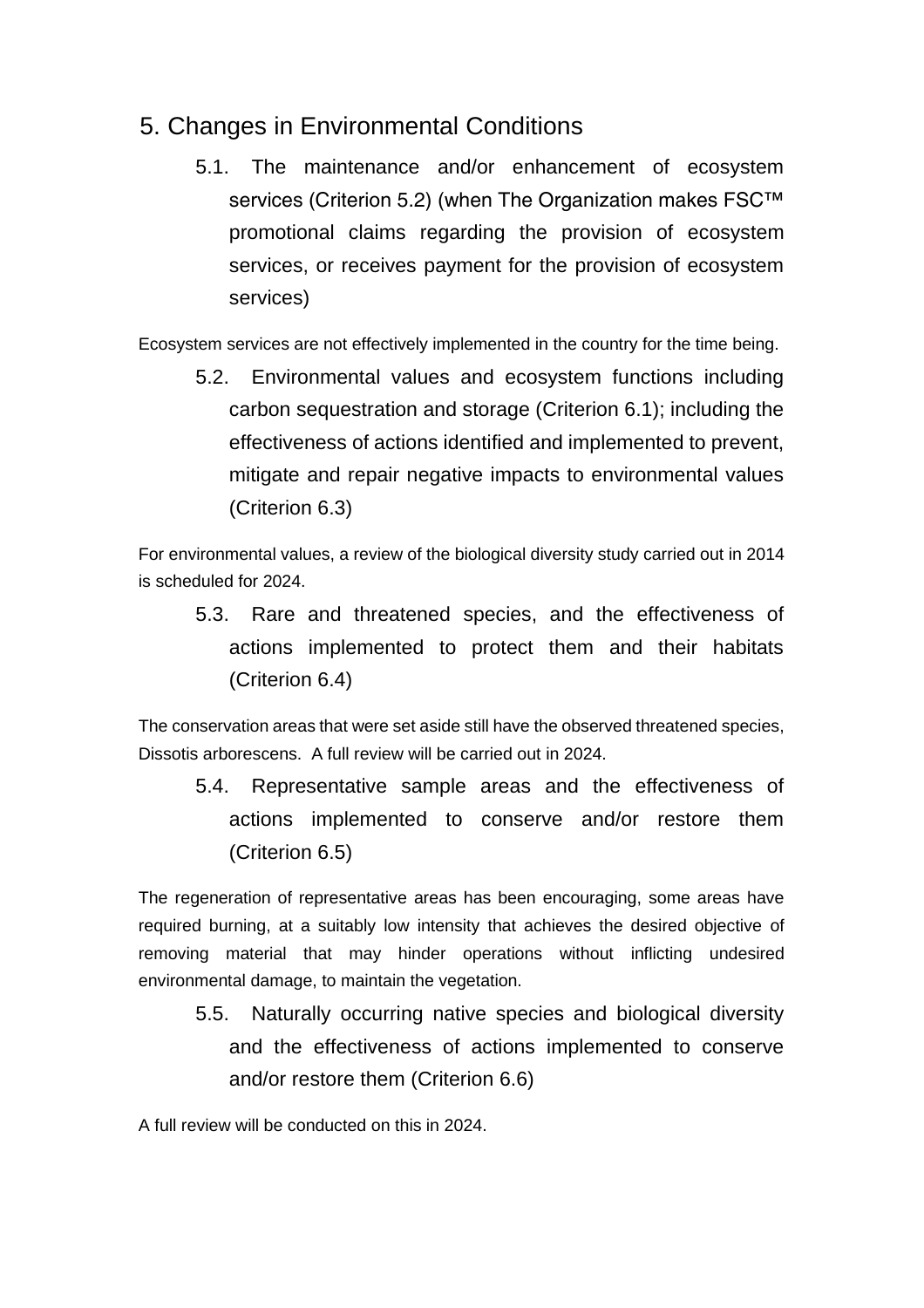5.6. Water courses, water bodies, water quantity and water quality and the effectiveness of actions implemented to conserve and/or restore them (Criterion 6.7)



*Chart 9: Kising'a River quantity monitoring*

The data in the chart above is for the first year only. More meaningful conclusions shall be drawn from more data over time.



*Chart 10: Kising'a River sediment monitoring*